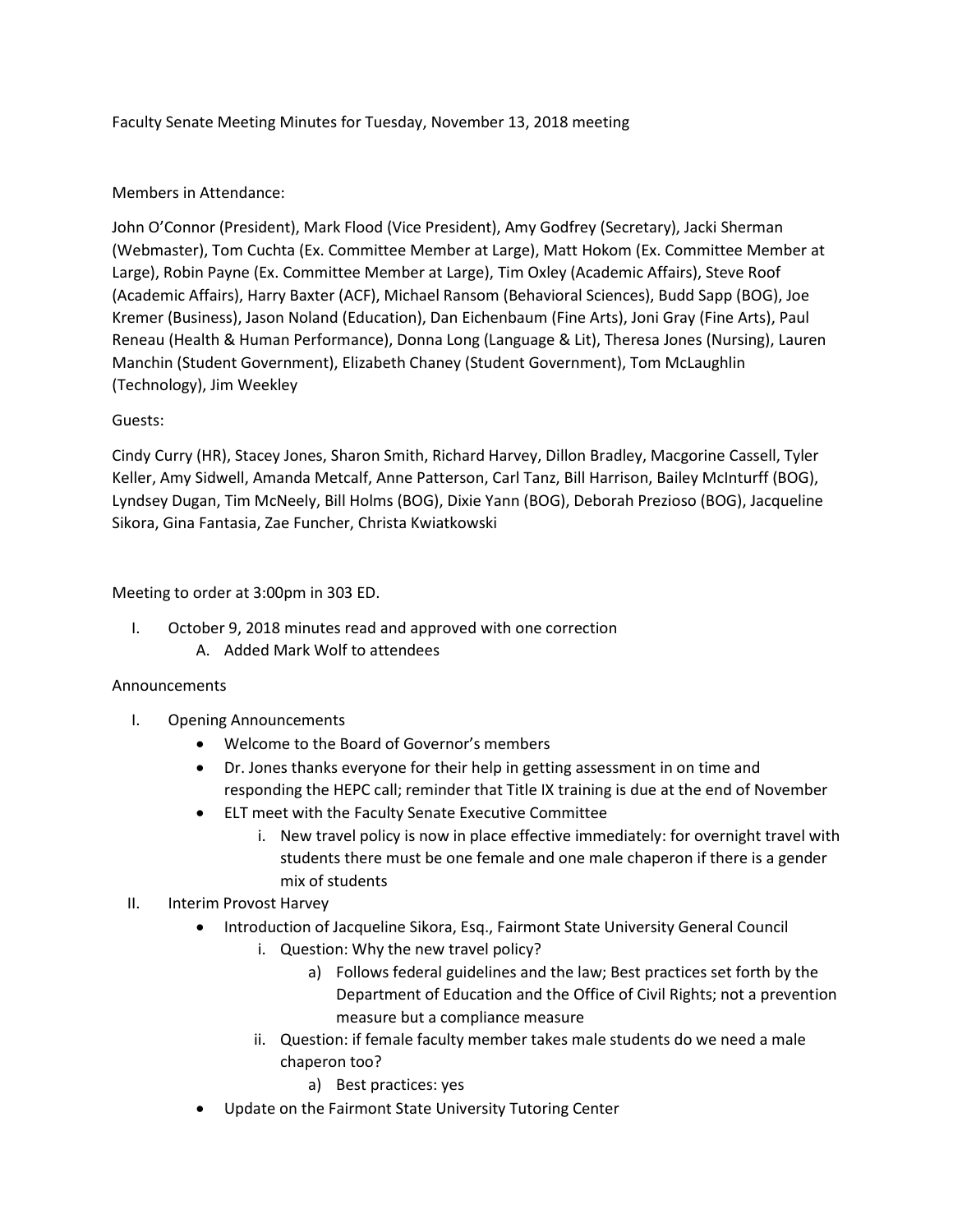- i. We are opening it. There has been a delay due to Travis Miller departing.
- ii. Tutoring is available. Contact Beth Thomson for math and Ashley Tasker for all other subjects
- iii. January a new director will be announced.
- iv. November 30 Final Friday Celebration at the Tutoring and Testing Center with drop in sessions, emotional support, and stress management
- v. Question: Where is the Tutoring and Testing Center?
	- a) 2<sup>nd</sup> floor of the library
- vi. Question: With Ashley Tasker in charge of everything else, what is everything else?
	- a) Everything but math and the writing center
- vii. Question: Will the full time director be over the writing center?
	- a. no
- Update on Faculty Handbook revision process
	- i. We will discuss later in the agenda
- Pierpont space re-assignment plans
	- i. If Pierpont does vacate at the end of June, we have asked Deans what they want in do with the space and the budget needed to repurpose the space
- III. BOG Representative, Dr. Sapp
	- i. Thank you to the President's Office for the refreshments
	- ii. Next meeting will be at Charles Pointe on December  $6<sup>th</sup>$
	- iii. Working on having the Faculty Senate and the BOG meet every semester including at a BOG meeting
	- iv. Members of the BOG with us include:
		- a) Bill Holmes BOG chair
		- b) Dixi Yann
		- c) Deborah Prezioso
	- v. Question: On the BOG's website policies 63, 64, and 65 do not have an effective date listed, what is that date?
		- a) Date of passage is the effective date
- IV. ACF representative, Dr. Baxter
	- **•** Legislative Forum on November 28<sup>th</sup> starting at 3pm in ET 305 will include reception, panel discussion, Q&A, and then basketball game afterwards
	- HEPC forming state wide consortium of 2 and 4 year institutions for a single library system due to cost savings
		- i. Report by the end of the academic year; may need Legislative action to form legal entity
	- WV is experiencing shortages in general and math educators
	- WV has the highest student loan default rate
	- New funding model for higher education has been well received
	- $\bullet$  Blue Ribbon Commission 1 month left; HEPC has an unknown future
	- $\bullet$  Higher Education Day at the Legislature is January 29<sup>th</sup> lobbying for funding model and if 5% raise for state employees then higher education should be funded enough to give everyone a 5% too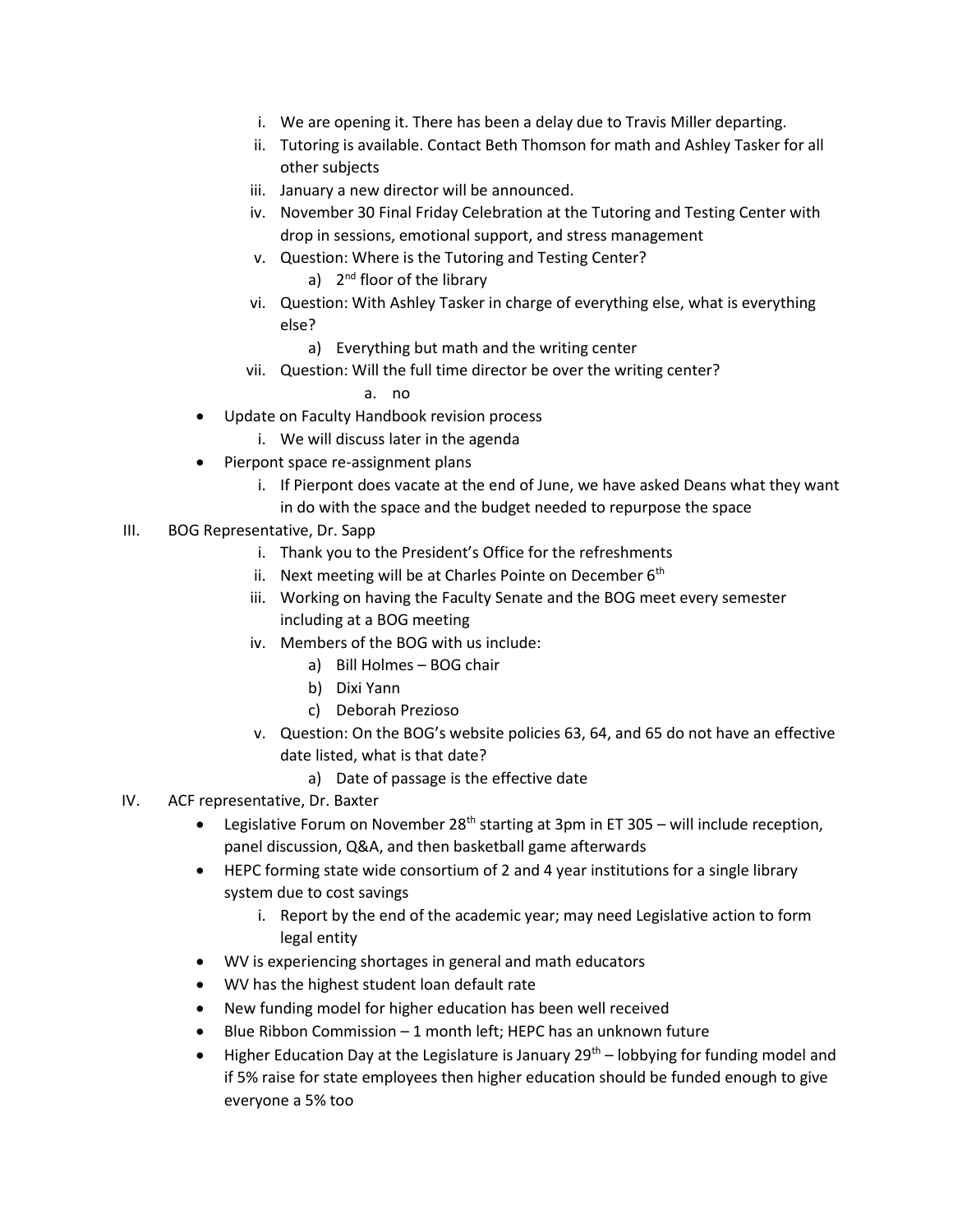- V. Student Government, Elisabeth Chaney and Lauren Manchin
	- See Classroom Affordability handout
	- Faculty Senate in 2010 established the Textbook Affordability Committee, is that committee still entact?
		- i. Committee did meet for a few years but is not currently operating
		- ii. No charge listed
		- iii. Student government has created a similar board and first meeting was today
		- iv. Question: should we re-instate the committee?
			- a) It is in policy so should
		- v. Is it the Bookstore Committee?
			- a) Same committee
		- vi. Is this a Faculty Senate Committee?
			- a) No, Provost will take next steps with the General Council
- VI. Update from Academic Restructuring Taskforces chairs Bill Harrison and Tim Oxley
	- Bill Harrison
		- i. Restructuring is in same format as shown in the Town Hall meeting
		- ii. Currently meeting with individuals including Honors
		- iii. Question: School of Fine Arts has embraced the model but would like an update.
			- a) We may have two colleges and 1 center
				- b) Counting on people to reach out to the committee
			- c) Provost has directed deans to reach out to the committee
		- iv. Question: Honors has a footprint in both colleges, isn't that how it is now?
			- a) May keep it like it is now
		- v. Question: is there any headway on the cost savings?
			- a) Not yet
		- vi. Process includes: BOG  $\rightarrow$  HEPC  $\rightarrow$  HLC if we do the 2 college model
	- Tim Oxley
		- i. 26 projects cannot move forward till academic restructuring has been finalized
		- ii. 54 milestones
		- iii. Tied to recruitment season
		- iv. Question: will this occur by Fall 2019
			- a) At the earliest: Fall 2020

#### Unfinished Business

- I. Faculty Harassment Complaint Procedures
	- a. Drafting revision to current procedures
		- i. Senate constitution may need to be changed
		- ii. Request Faculty Handbook update
		- iii. Motion: A faculty member from the Harassment and Complaint Committee be assigned to Faculty Handbook revisions.
			- 1. Discussion: Maybe form an Ad Hoc committee instead of just Faculty Welfare so people with expertise can be on committee; ask Faculty Welfare if they want representation.
			- 2. Motion Withdrawn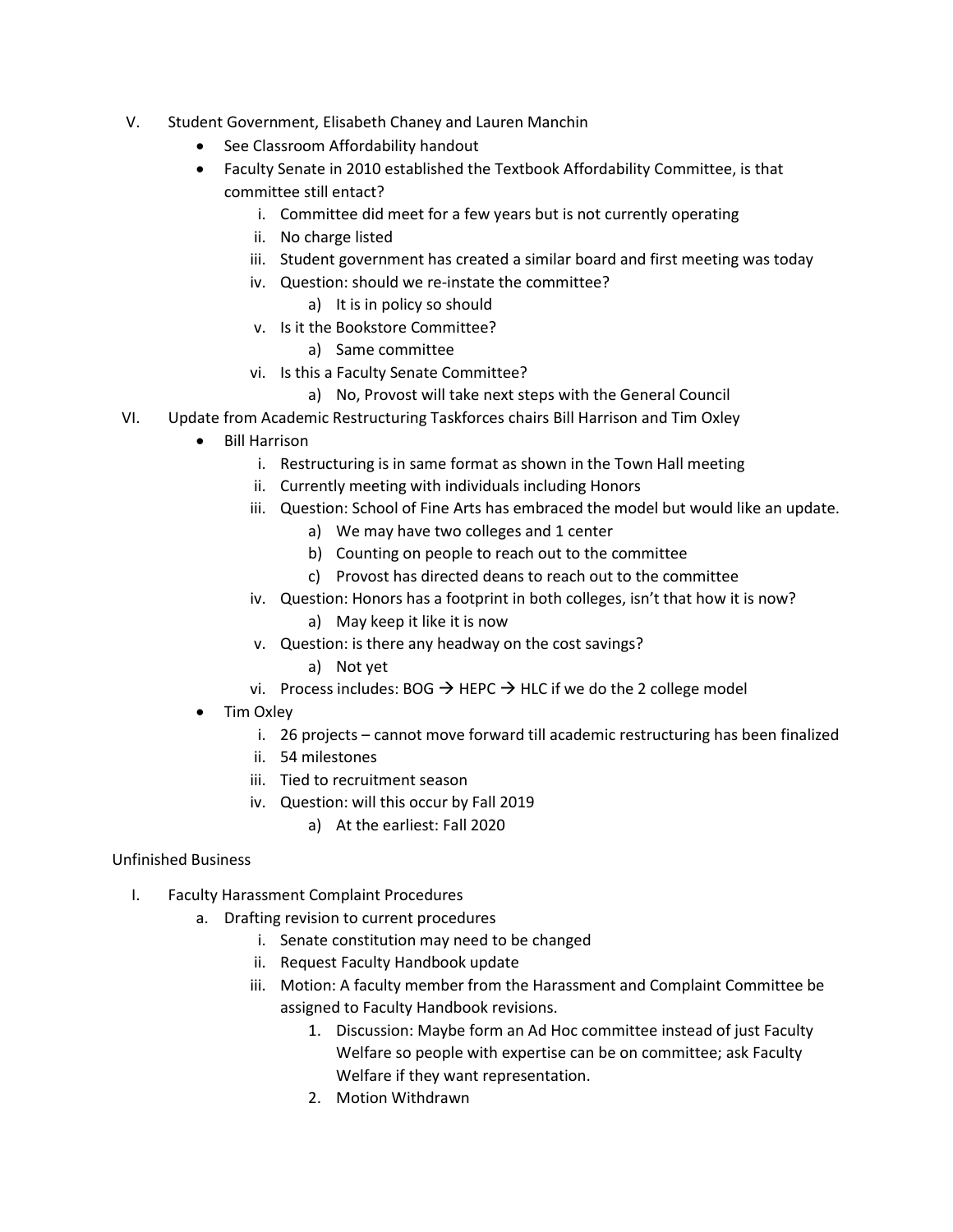- iv. Motion: An Ad Hoc Committee to be formed to include representation from the Harassment and Complaint Committee and Faculty Welfare Committee as well as appropriate and broad membership from faculty and staff.
	- 1. Approved
- II. Academic Integrity Policy
	- a. Committee is meeting Thursday to discuss comments from John O'Connor and Richard Harvey
	- b. Question: To what extent are edits needed to be brought before Senate? i. Executive committee of Faculty Senate will review
	- c. Question: What is the purpose of the Faculty Welfare Committee?
		- i. Programs for welfare of faculty according to the by-laws
		- ii. Tend to be the dumping ground; may need new methodology for dealing with these topics; the term welfare is too broad
		- iii. Question: Would the Ad Hoc committee on the Constitution and By Laws want to address this?
			- 1. Recommendations are welcome

## Old Business

- I. Academic Calendar
	- a. Motion: to approve academic calendar as presented
		- i. Discussion:
			- 1. One change from last meeting: Fall Break moved to Friday, which is now mid term
		- ii. Question: Is 6 week/12 week summer non-negotiable?
			- 1. We are currently adjusting the salaries
		- iii. Question: what about election day?
			- 1. With early voting it shouldn't be a problem
			- 2. We use that day during Thanksgiving to maximize the time off

#### New Business

- I. Recommendation from the Faculty Welfare Committee see handout
	- a. Excerpt from handout:
		- i. The Faculty Welfare Committee is willing to draft a prospective university policy for submitting and approving additions/revision to the Fairmont State University Faculty Handbook, to be submitted to the Faculty Senate for their consideration. The work will be done in consultation with relevant administrative personnel.
	- b. Question: Should this be for the newly formed Ad Hoc committee or someone else?
		- i. No process right now when approved by Faculty Senate and needs to be added to the handbook
			- 1. We need draft then approval then implementation process
			- 2. Faculty oversight on changes to faculty handbook so that we do not have the issue we currently do with the Harassment and Complaint procedures